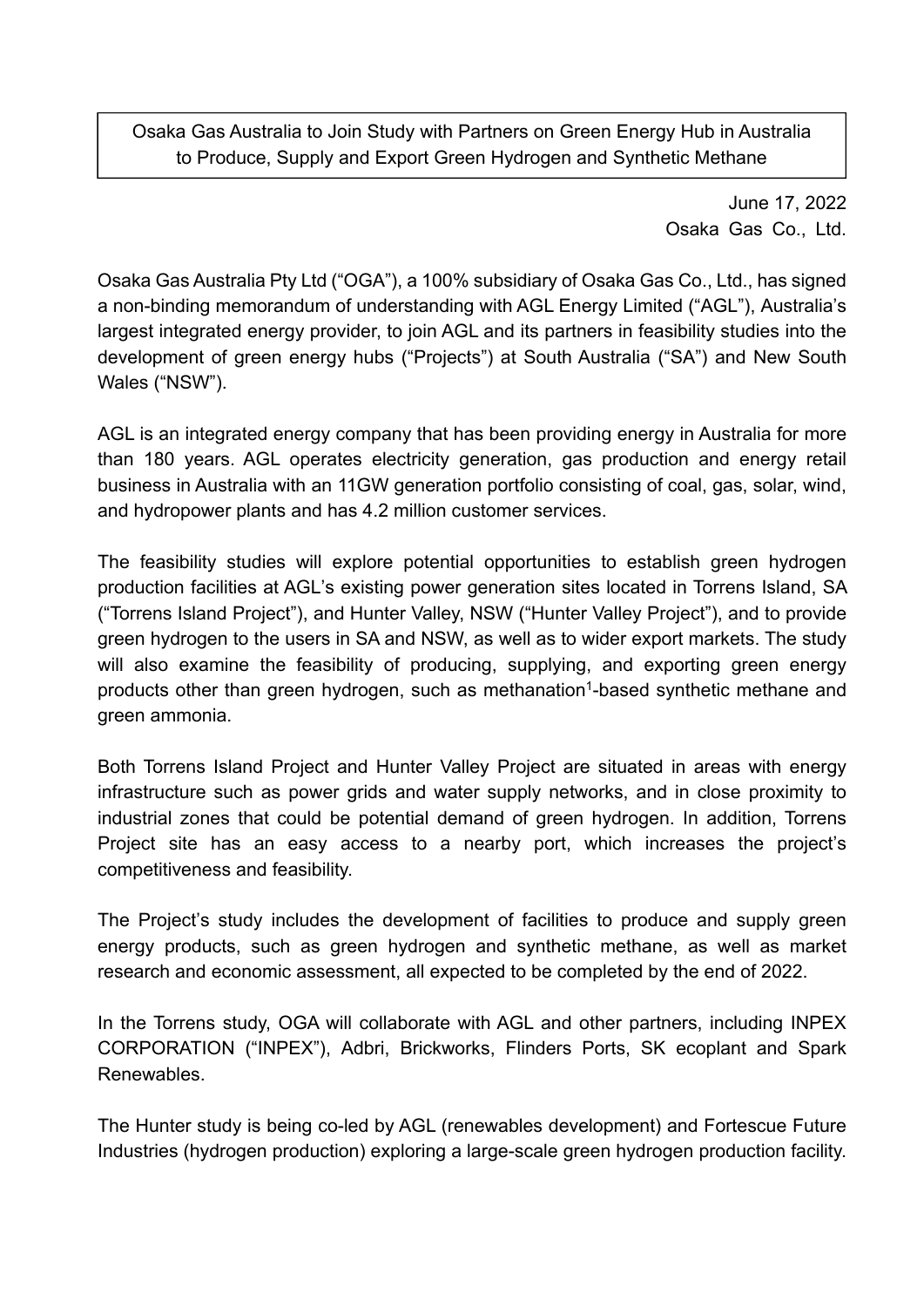Daigas Group, based on its "Carbon Neutral Vision" announced in January 2021, continues to focus its efforts in developing technologies and services that contribute to the decarbonization of society as well as lowering and decarbonizing on a global scale by proposing solutions to social challenges such as climate change issues. Our goal is to become a Group that serves to bring further advance in both business and lifestyle.

<sup>1</sup> Technology to synthesize methane, a primary component of natural gas, from hydrogen and carbon dioxide

## 1. Feasibility Study Overview

| Partner    | <b>SA</b>  | Osaka Gas Australia Pty Ltd                                                                                      |
|------------|------------|------------------------------------------------------------------------------------------------------------------|
|            |            | <b>AGL Energy Limited</b>                                                                                        |
|            |            | INPEX, Adbri, Brickworks, Flinders Ports, SK ecoplant, Spark                                                     |
|            |            | Renewables                                                                                                       |
|            | <b>NSW</b> | Osaka Gas Australia Pty Ltd                                                                                      |
|            |            | <b>AGL Energy Limited</b>                                                                                        |
|            |            | <b>Fortescue Future Industries</b>                                                                               |
| Completion |            | <b>End of 2022</b>                                                                                               |
| Scope      |            | 1. Examine the potential means to produce, transport, and<br>supply hydrogen (including methanation and ammonia) |
|            |            | 2. Conduct hydrogen market research, regulation studies,<br>economic assessment, etc.                            |

2. Green Energy Hub locations